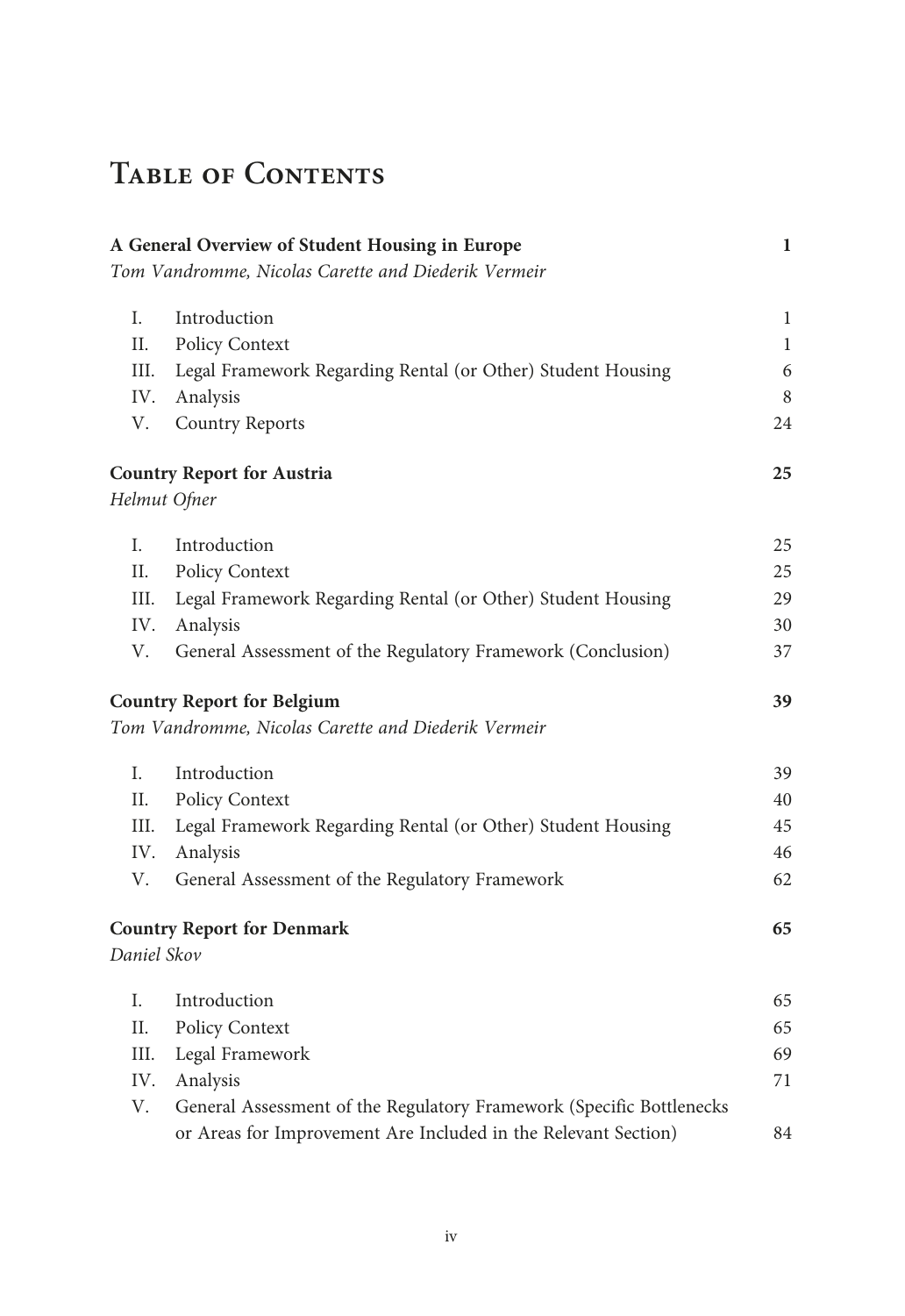## Country Report for England 87

Mark Jordan

| I.   | Introduction                                                         | 87  |
|------|----------------------------------------------------------------------|-----|
| II.  | Policy Context: England                                              | 88  |
| III. | Legal Framework Regarding Rental (or Other) Student Housing          | 98  |
| IV.  | Analysis                                                             | 98  |
| V.   | General Assessment of the Regulatory Framework                       | 112 |
|      | <b>Country Report for France</b>                                     | 117 |
|      | Asimina Tsalpatourou                                                 |     |
| I.   | Introduction                                                         | 117 |
| II.  | Policy Context                                                       | 118 |
| III. | Legal Framework Regarding Rental Student Housing                     | 122 |
| IV.  | Analysis                                                             | 124 |
| V.   | General Assessment of the Regulatory Framework (Specific Bottlenecks |     |
|      | or Areas for Improvement Are Included in the Relevant Section)       | 132 |
|      | <b>Country Report for Germany</b>                                    | 135 |
|      | Christoph U. Schmid                                                  |     |
| Ι.   | Introduction                                                         | 135 |
| II.  | Policy Context                                                       | 136 |
| III. | Legal Framework Regarding Rental (or Other) Student Housing          | 143 |
| IV.  | Analysis                                                             | 143 |
| V.   | General Assessment of the Regulatory Framework                       | 155 |
|      | <b>Country Report for Hungary</b>                                    | 157 |
|      | Anna Kerékgyártó and Nóra Tosics                                     |     |
| Ι.   | Introduction                                                         | 157 |
| II.  | Policy Context                                                       | 157 |
| III. | Legal Framework Regarding Rental (or Other) Student Housing          | 164 |
| IV.  | Analysis                                                             | 166 |
| V.   | General Assessment of the Regulatory Framework                       | 177 |
|      | <b>Country Report for Ireland</b>                                    | 181 |
|      | Padraic Kenna                                                        |     |
| L.   | Introduction                                                         | 181 |
| II.  | Policy Context                                                       | 181 |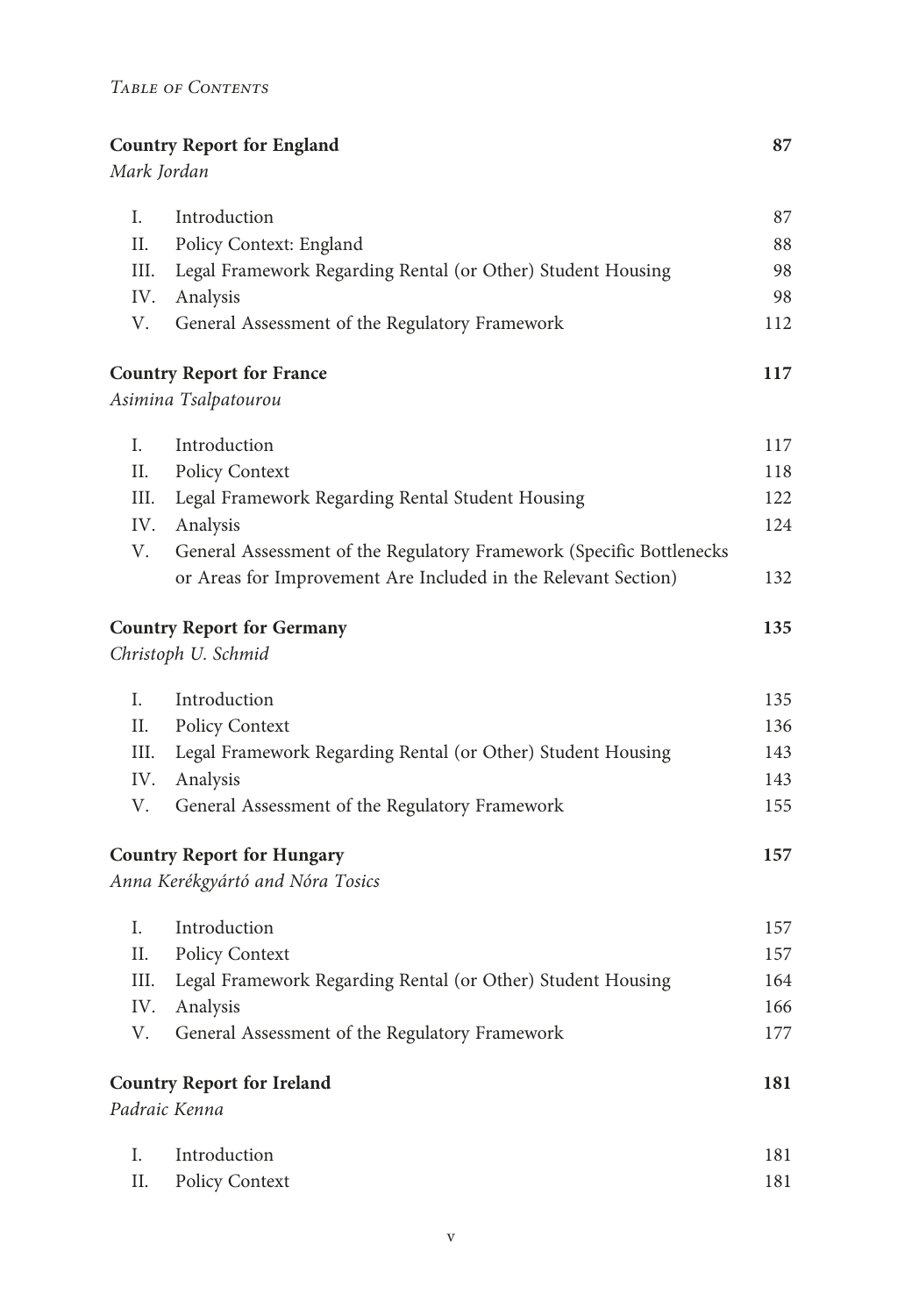| III.                               | Legal Framework Regarding Rental (or Other) Student Housing | 187 |
|------------------------------------|-------------------------------------------------------------|-----|
| IV.                                | Analysis                                                    | 192 |
| V.                                 | General Assessment of the Regulatory Framework              | 202 |
|                                    | <b>Country Report for Italy</b>                             | 205 |
|                                    | Alessandro Dinisi                                           |     |
| Ι.                                 | Introduction                                                | 205 |
| II.                                | Policy Context                                              | 205 |
| III.                               | Legal Framework Regarding Rental (or Other) Student Housing | 211 |
| IV.                                | Analysis                                                    | 214 |
| V.                                 | General Assessment of the Regulatory Framework              | 228 |
|                                    | <b>Country Report for the Netherlands</b>                   | 231 |
|                                    | Nynke Smit and Michel Vols                                  |     |
| I.                                 | Introduction                                                | 231 |
| II.                                | Policy Context                                              | 231 |
| III.                               | Legal Framework Regarding Rental (or Other) Student Housing | 235 |
| IV.                                | Analysis                                                    | 236 |
| V.                                 | General Assessment of the Regulatory Framework              | 246 |
|                                    | <b>Country Report for Poland</b>                            |     |
|                                    | Grzegorz Matusik                                            |     |
| I.                                 | Introduction                                                | 249 |
| II.                                | Policy Context                                              | 249 |
| III.                               | Legal Framework Regarding Rental (or Other) Student Housing | 253 |
| IV.                                | Analysis                                                    | 254 |
| V.                                 | General Assessment of the Regulatory Framework              | 263 |
| <b>Country Report for Portugal</b> |                                                             | 265 |
|                                    | Maria Olinda Garcia and Dulce Lopes                         |     |
|                                    | I. Introduction                                             | 265 |
| Н.                                 | Policy Context                                              | 265 |
| III.                               | Legal Framework Regarding Rental (or Other) Student Housing | 271 |
| IV.                                | Analysis                                                    | 272 |
| V.                                 | General Assessment of the Regulatory Framework              | 281 |
|                                    | <b>Country Report for Spain</b>                             | 283 |
|                                    | Gemma Caballé Fabra                                         |     |